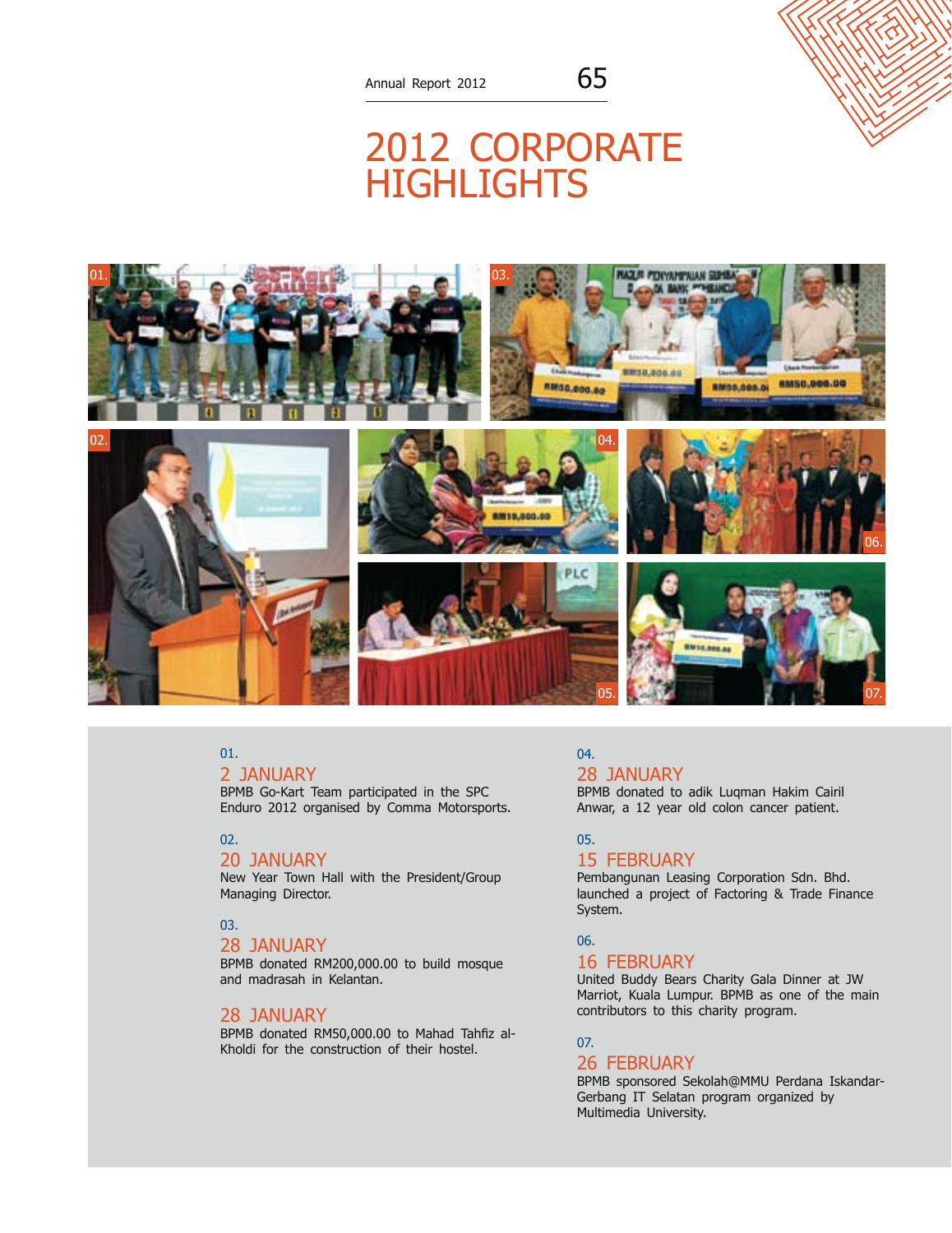

01 MARCH

BPMB donated RM50,000.00 to Madrasah Tahfiz Darul Huffaz, Ulu Langat.

### 09.

#### 18 March

"Bowling with Media" event at Wangsa Bowl, Wangsa Walk.

### 24 MARCH

Friendly bowling match between BPMB and KPMG held at Pin Junction, eCurve, Damansara.

### 28 MARCH

Tithe contribution to Madrasah Al-Ikhlas, Semarak.

### 10.

31 MARCH

BPMB Family Day themed "Splash Day", held at Gold Coast, Morib.

### 11.

### 14 April

BPMB participated in Go-Kart Challenge 2012 held at Speedway PLUS Circuit, Selangor.

### 12.

### 17 – 18 April

BPMB as Gold Sponsor at the International Public Private Partnership (PPP) & Infrastructure Summit & Exhibition 2012, held at Crowne Plaza Hotel.

### 21 April

"Upin & Ipin Musical Theatre", a treat for BPMB depositors held at Istana Budaya, Kuala Lumpur.

### 13.

### 21 April

BPMB organized a Charity Treasure Hunt to Putrajaya with media and selected orphanage.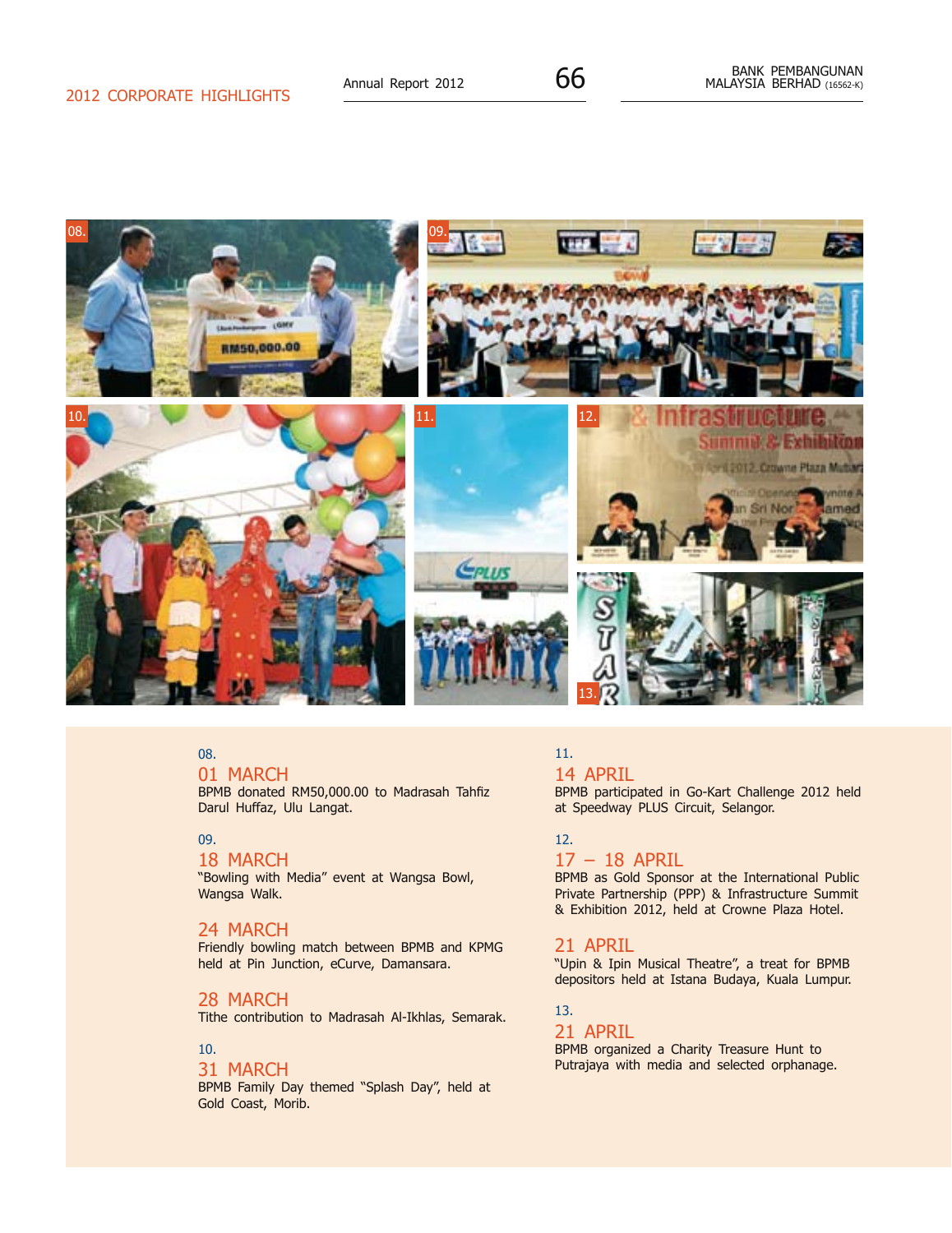Annual Report 2012  $\overline{67}$ 



#### 04 – 05 May

"BPMB Secretaries Getaway X-Perience", a treat for Secretaries held at Cyberview Lodge Resort & Spa, Cyberjaya.

### 07 May

Computer donation to SK Rembau Sempak, Sungai Buloh.

### 14.

### 12 May

79 BPMB staff involved in the Labor Day concourse held at the Malaysia Agro Exposition Park, Serdang (MAEPS).

### 15.

### 21 May

BPMB donated to Puan Hajah Alami Mohd Nor and Puan Azlina Ab Talib, BPMB ex-staff whom suffering from cancer.

### 16. 23 May

BPMB donated four Dell Computers to SK Permatang and KAFA Taman Bayu in Kuala Selangor.

#### 14 June

BPMB donated four Dell Computers to SK Penghulu Salleh, Batu Pahat, Johor.

### 17.

### **JUNE**

BPMB sponsored the New Sunday Times Motor Hunt 2012.

### 18.

### 16 June

BPMB contingent won third place in the ADFIM Explorace Challenge 2012 held at Nur Laman Bestari Eco Resort, Sungai Tua.

### 19.

### 23 June

BPMB organized "Kem Kanak-Kanak 2012, A Day With Our Children", held at National Science Centre.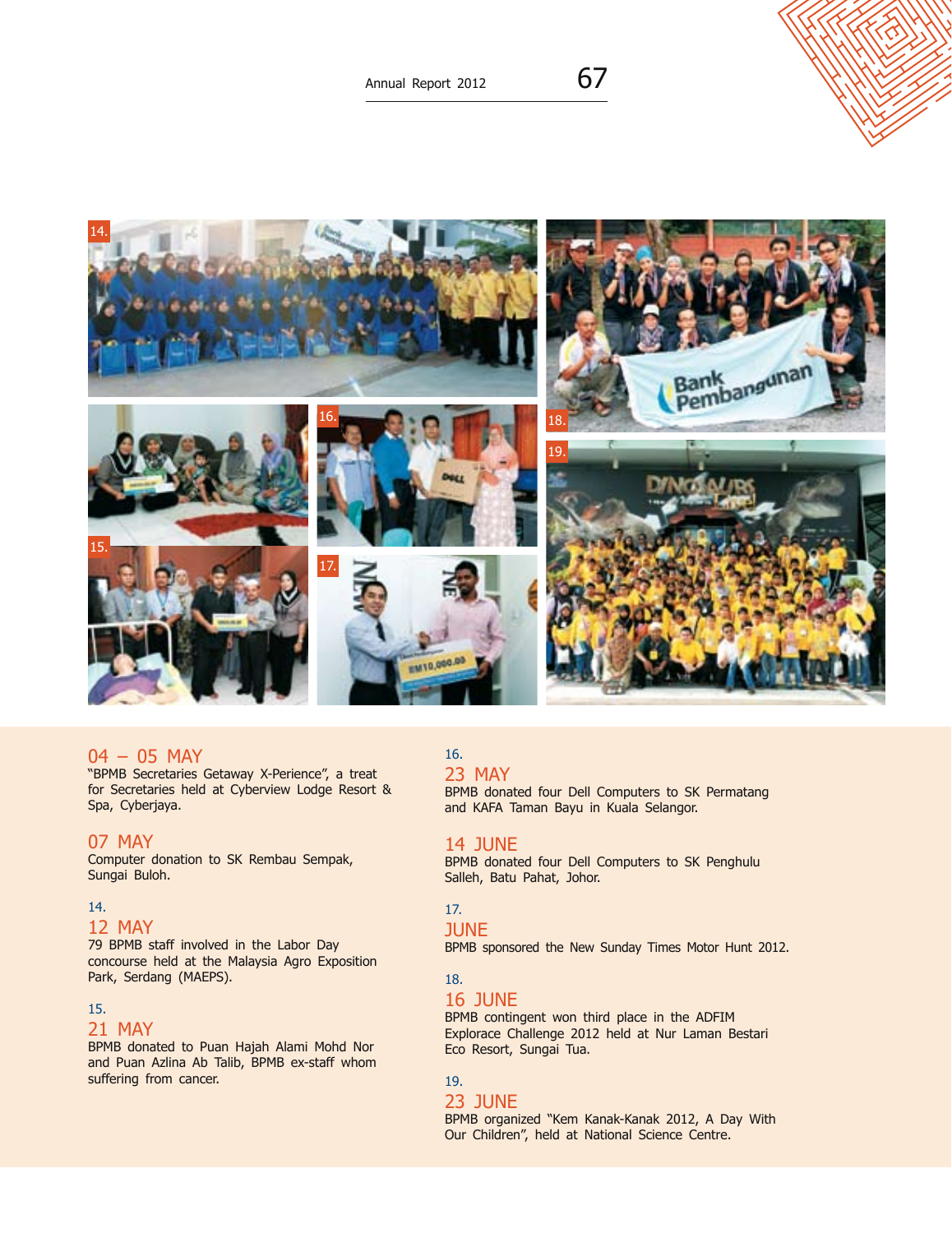

29 June

Durian Feast held at Menara Bank Pembangunan.

### 29 June – 1 July

Emergency Response Plan & Preparedness Training for BPMB Emergency Response Team held at Seri Pengantin Resort, Janda Baik.

### 30 June – 2 July

BPMB Leadership Development Programme for Managers 2012 held at Cyberview Lodge Resort & Spa, Cyberjaya.

### 21.

### 01 July

BPMB Corporate Golf held at Glenmarie Golf & Country Club, Subang.

### 8 July

BPMB Hunters won fourth place in the New Sunday Times Motor Hunt 2012.

### 22. 13 – 15 July

BPMB organized "Kem Remaja – Eksplorasi Minda Remaja", held at Excel Training Resort, Broga.

### 23.

### 02 AUGUST

BPMB donated RM20,000.00 to Tabung Kebajikan Angkatan Tentera for the military personnel who served for the country during the festive season.

### 24.

### 03 AUGUST

BPMB organized "Majlis Berbuka Puasa bersama Anak-anak Yatim, Tahfiz dan Mualaf" at Menara Bank Pembangunan.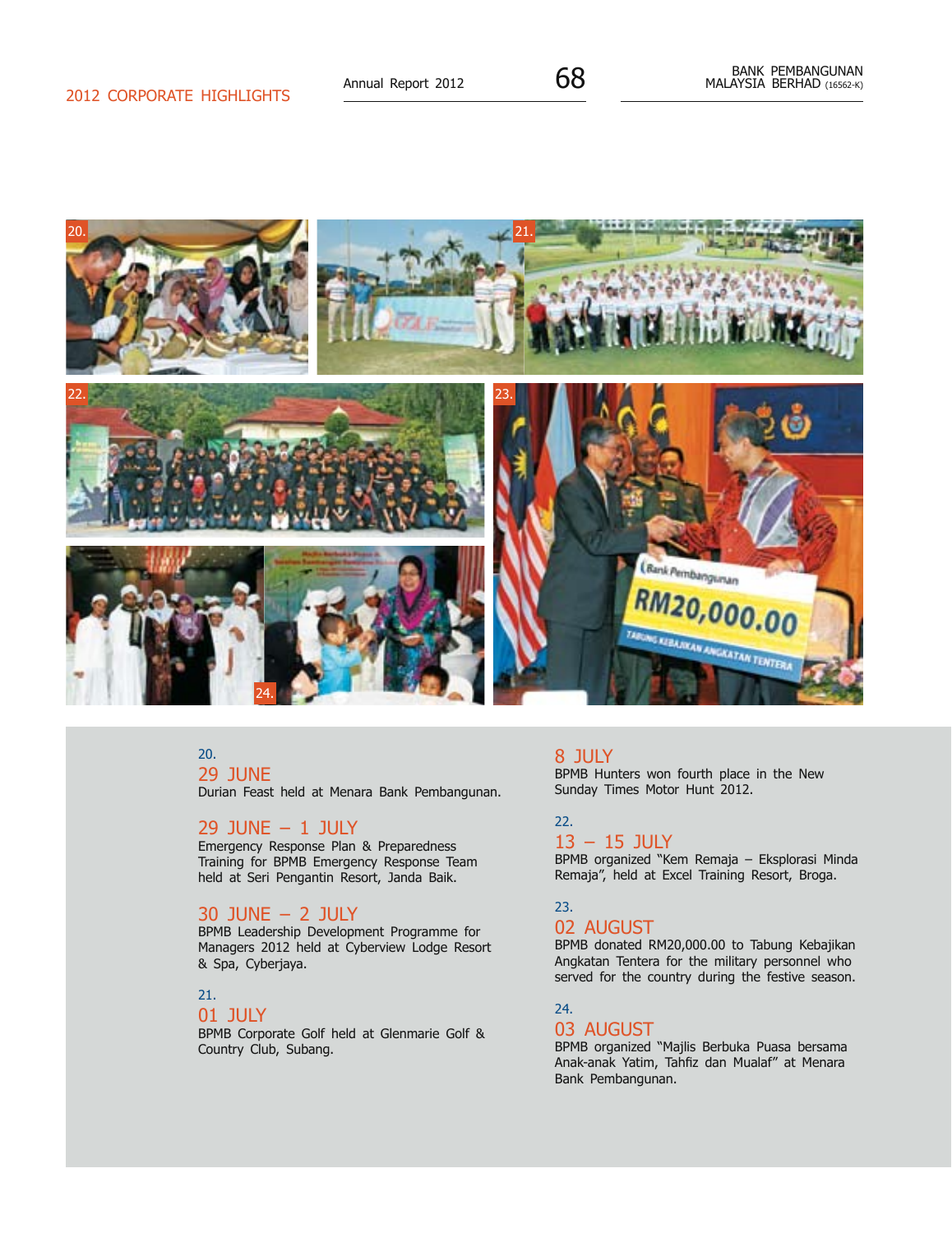Annual Report 2012  $69$ 



### 25. 03 AUGUST

Tithe presentation to Pusat Zakat Kuala Lumpur.

### 26.

### 04 AUGUST

Donations to poor families in Kuala Langat and Kuala Selangor.

### 27.

06 AUGUST Distribution of iftar delicacies to BERNAMA.

### 28.

### 09 August

BPMB donated two sets of furniture to Hospital Universiti Kuala Lumpur Pediatric Clinic.

### 09 August

Distribution of iftar delicacies to The New Straits Times Group.

### 29. 10 August

Breaking fast and charity visit to Rumah Titian Kaseh, Taman Tasik Titiwangsa.

### 30.

### 15 August

Donations to PDRM's surau in Peninsular Malaysia.

### 31.

31 AUGUST 110 BPMB staff participated in the "Perhimpunan

Merdeka 55 Tahun : Janji Ditepati" held at Stadium Putra, Bukit Jalil.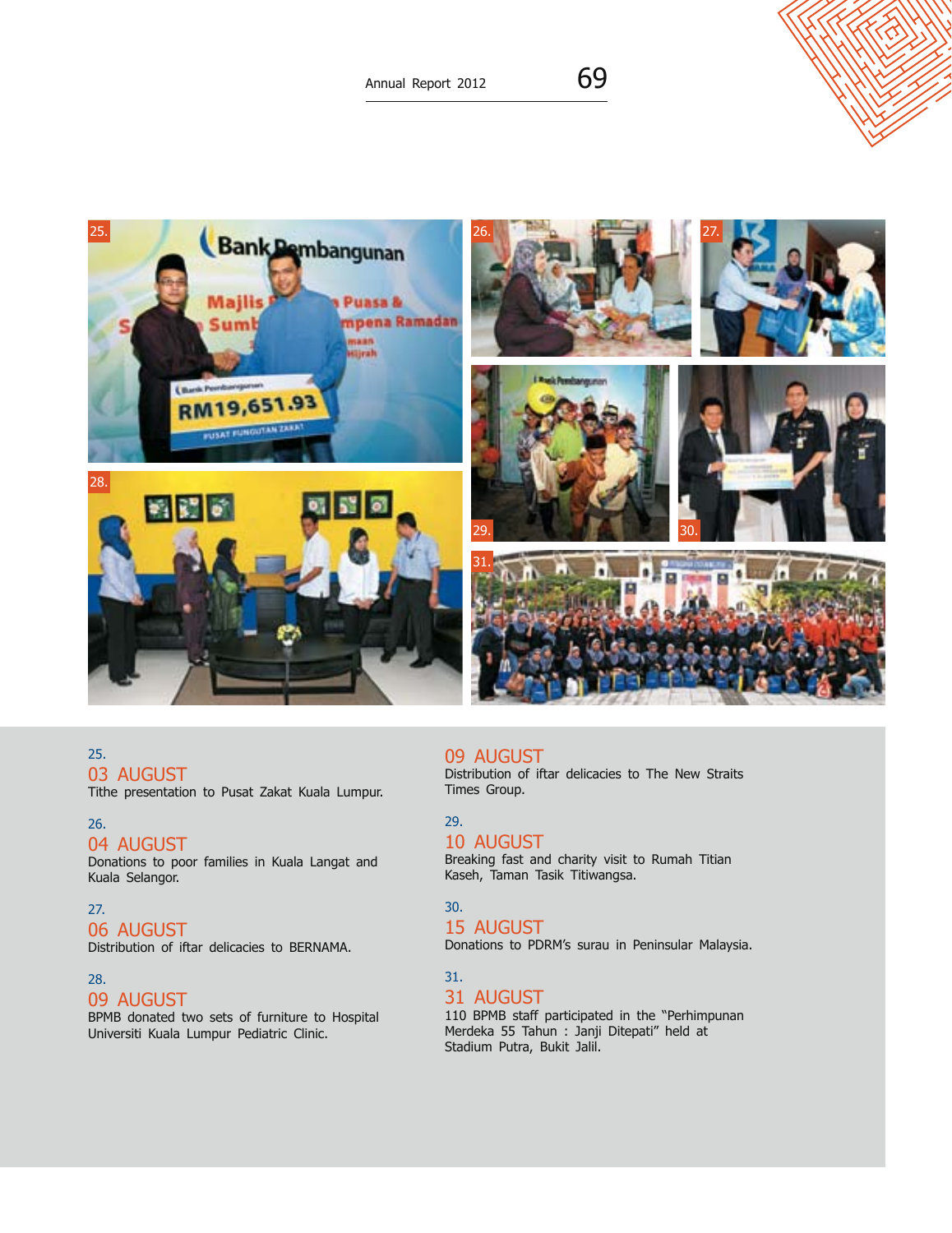

### 10 September

"Meriahnya Raya", staff raya gathering held at Menara Bank Pembangunan.

### 33.

### 12 September

BPMB Corporate Raya held at Mandarin Oriental Hotel, Kuala Lumpur.

### 34.

### 18 – 20 September

BPMB participated in Malaysia Oil & Gas Services Exhibition and Conference (MOGSEC) held at Kuala Lumpur Convention Centre.

### 35. 24 September

Tithe presentation to Perak State held at Istana Perak, Bukit Changkat, Changkat Persekutuan, Kuala Lumpur.

#### 36.

### 27 September

The appointment of Tuan Haji Ariffin Hew as Independent/Non-Executive Director of BPMB.

### 29 September

BPMB Bowling team won third place at the Inter Unit Trust Bowling Tournament held at Wangsa Bowl, Wangsa Walk.

### 37.

## 04 OCTOBER

Official visit by Nigerian Government Officials.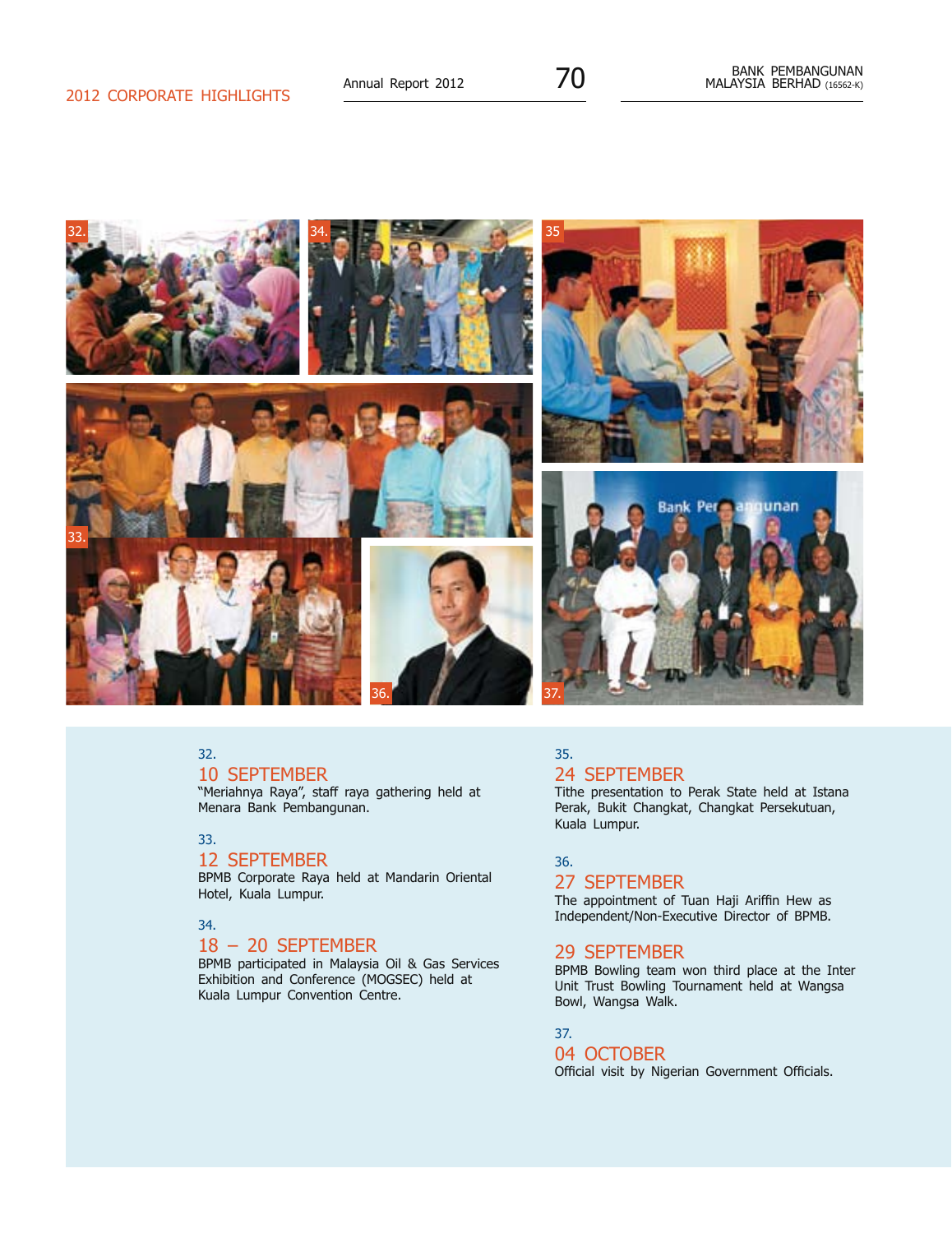

07 OCTOBER

BPMB 2012 Annual Dinner themed Masquerade Nite, held at Hilton Hotel, Kuala Lumpur.

### 39.

### 13 OCTOBER

BPMB awarded "Best Supporting Bank – Greentech Financing" at Malaysia Greentech Awards Dinner held at Kuala Lumpur Convention Centre.

### 20 OCTOBER

"Family Movie Time" at e@Curve, Damansara organized by BPMB Sports Club.

### 40.

### 31 OCTOBER

3rd Maritime Social Gathering 2012 held at Atmosphere 360 Revolving Restaurant, Menara Kuala Lumpur organized by GMVB.

### 03 NOVEMBER

"Movie Day" with media at GSC Pavilion, Kuala Lumpur.

### 41.

### 05 – 07 November

BPMB participated in the Bio Malaysia 2012 exhibition held at Kuala Lumpur Convention Center.

42.

### $16 - 18$  NOVEMBER

"Xplorace Pulau Pangkor" and CSR Program with orphans from Ribath Al-Quraniyah, Sri Manjung, Perak.